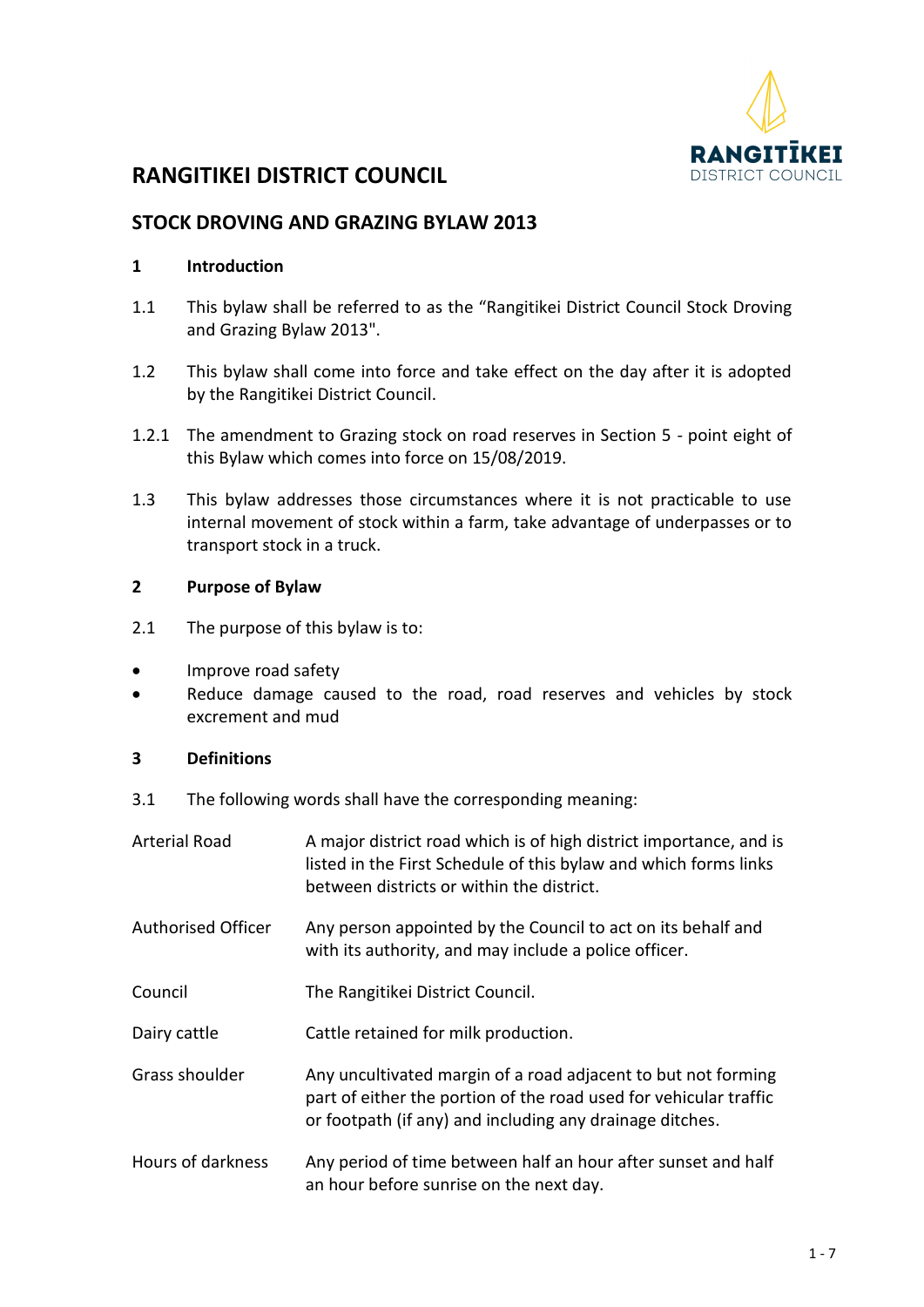| Pavement              | The hard surface of a road                                                                                                                                                                                                                                                                                                                                           |  |
|-----------------------|----------------------------------------------------------------------------------------------------------------------------------------------------------------------------------------------------------------------------------------------------------------------------------------------------------------------------------------------------------------------|--|
| Person                | Includes any company or other incorporated body.                                                                                                                                                                                                                                                                                                                     |  |
| Road                  | With the exception of motorways, means a road as defined in<br>Section 315 of the Local Government Act 1974, but shall<br>exclude any paper road.                                                                                                                                                                                                                    |  |
| Road reserve          | All parts of the public vested land between opposite title<br>boundaries, including pavement, drainage channels, berms and<br>footpaths and grass shoulder.                                                                                                                                                                                                          |  |
| Section of Road       | That area of road bounded by the property boundaries and<br>extending between the two furthest warning signs. The<br>minimum length of a "section of road" shall be 150m in each<br>direction.                                                                                                                                                                       |  |
| State Highway         | A State Highway declared under Section 11 of the Land<br><b>Transport Management Act 2003</b>                                                                                                                                                                                                                                                                        |  |
| <b>Stock</b>          | Includes cattle, sheep, horse, alpaca and llama of any age or<br>sex.                                                                                                                                                                                                                                                                                                |  |
| <b>Strategic Road</b> | A primary arterial road of high regional importance, and is listed<br>in Table A of the First Schedule of this bylaw and which serves<br>as a link of importance within the regional economy and has<br>access standards for permitted activities pursuant to the<br>Rangitikei District Plan determined on the basis of strategic<br>functions and traffic volumes. |  |
| Trip                  | One movement of animals along or across the same section of<br>road.                                                                                                                                                                                                                                                                                                 |  |
|                       | One movement is to a destination along or across a section of<br>road; a second movement is from that destination along or<br>across that same section of road or part thereof to another<br>destination/place.                                                                                                                                                      |  |
| <b>Undue Delay</b>    | A delay to vehicular traffic in excess of ten minutes at any one<br>time.                                                                                                                                                                                                                                                                                            |  |
| <b>Unformed Road</b>  | Any road that does not have a formed carriageway (commonly<br>referred to as a 'paper road').                                                                                                                                                                                                                                                                        |  |
| Urban area            | Includes those areas zoned as Residential, Commercial and<br>Industrial under the operative District Plan (i.e. does not include<br>Rural Living and Rural Zones).                                                                                                                                                                                                   |  |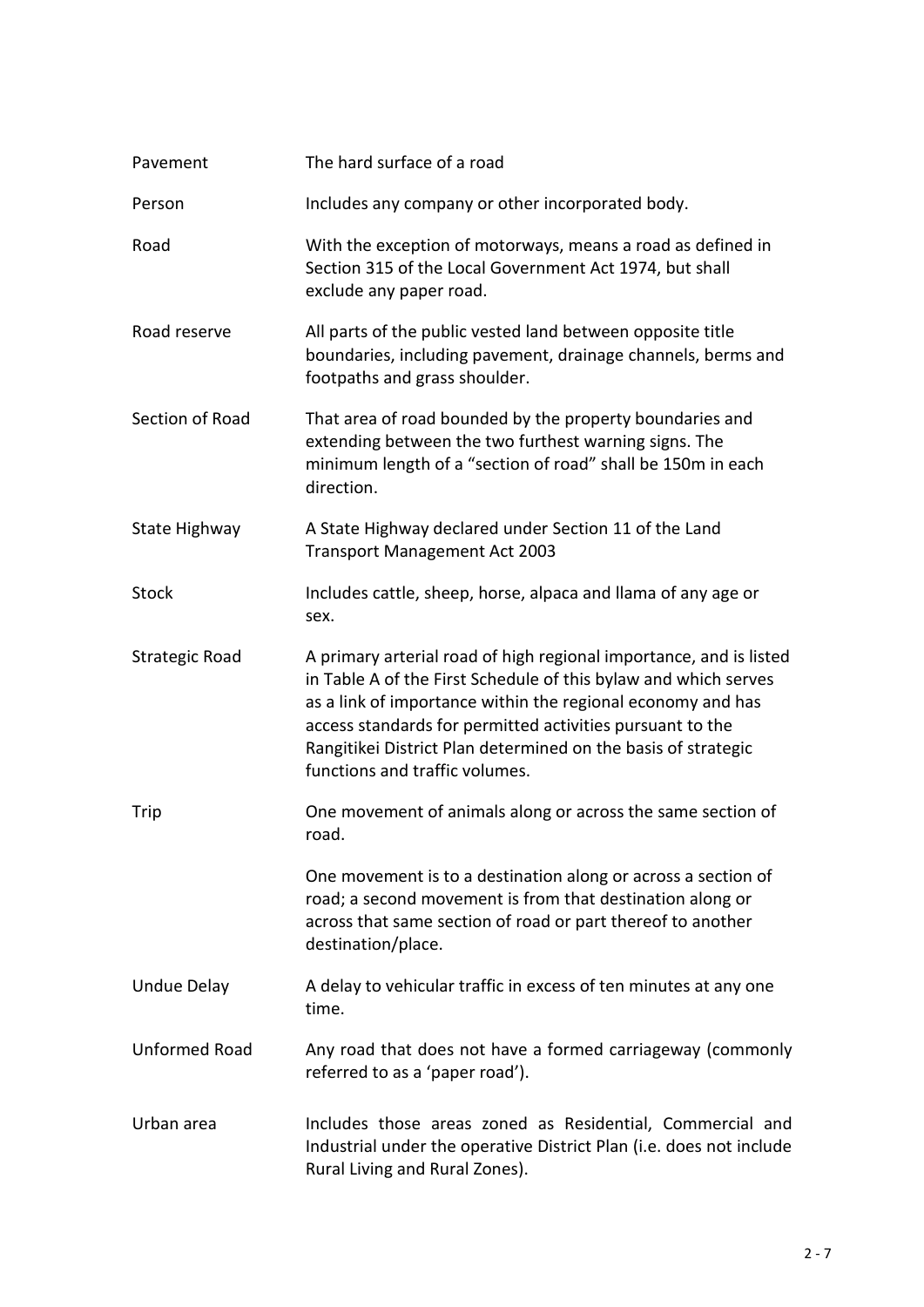3.2 Words implying the singular include the plural and vice versa.

# **4 Stock droving**

### State Highway

4.1 The Rangitikei District Council does not have jurisdiction to consider the issuing of a Drover's Permit in relation to State Highways. Any person wishing to drive any animal along or across any State Highway must apply to New Zealand Transport Agency.

# Strategic and Arterial roads

4.2 No person shall drive any stock along or across any strategic or arterial road (or portion thereof) which is listed in the First Schedule of this bylaw, except where that animal has escaped and is being returned to the premises where it is kept.

### Urban areas

4.3 No person shall drive any animal along or across any street in any urban area, except where that animal has escaped and is being returned to the premises where it is kept. Exception is also extended to animals being driven to or from stockyards, or using historically designated and signposted stock routes which are located in an urban area.

# Rural Roads

- 4.4 A person may drive any stock along or across any other road (i.e. not being a State Highway, strategic or arterial road or in any urban area) PROVIDED THAT all of the following requirements are complied with at all times during the droving activity:
	- a) No stock shall be driven along or across a road during the hours of darkness, nor at any other time when there is insufficient daylight available to render a person or vehicle clearly visible at a distance of 100 metres. Exception is extended when returning escaped stock provided that the utmost caution is taken.
	- b) The number of stock in any one movement does not exceed 600 head of cattle (including dairy cattle) or 3000 head of sheep.
	- c) Proper control of the stock shall be exercised by a person experienced in animal control throughout the droving.
	- d) The stock are driven so as to make continuous forward movement.
	- e) The stock are driven so as to avoid causing undue delay to vehicular traffic.
	- f) The methods defined in the Second Schedule of this bylaw to warn the public of the presence of animals are employed.
	- g) Crossings used for more than six trips in any consecutive fourteen day period require permanent signage. This requirement does not apply during any one period of two weeks per year to allow TB and pregnancy testing and the like of cattle.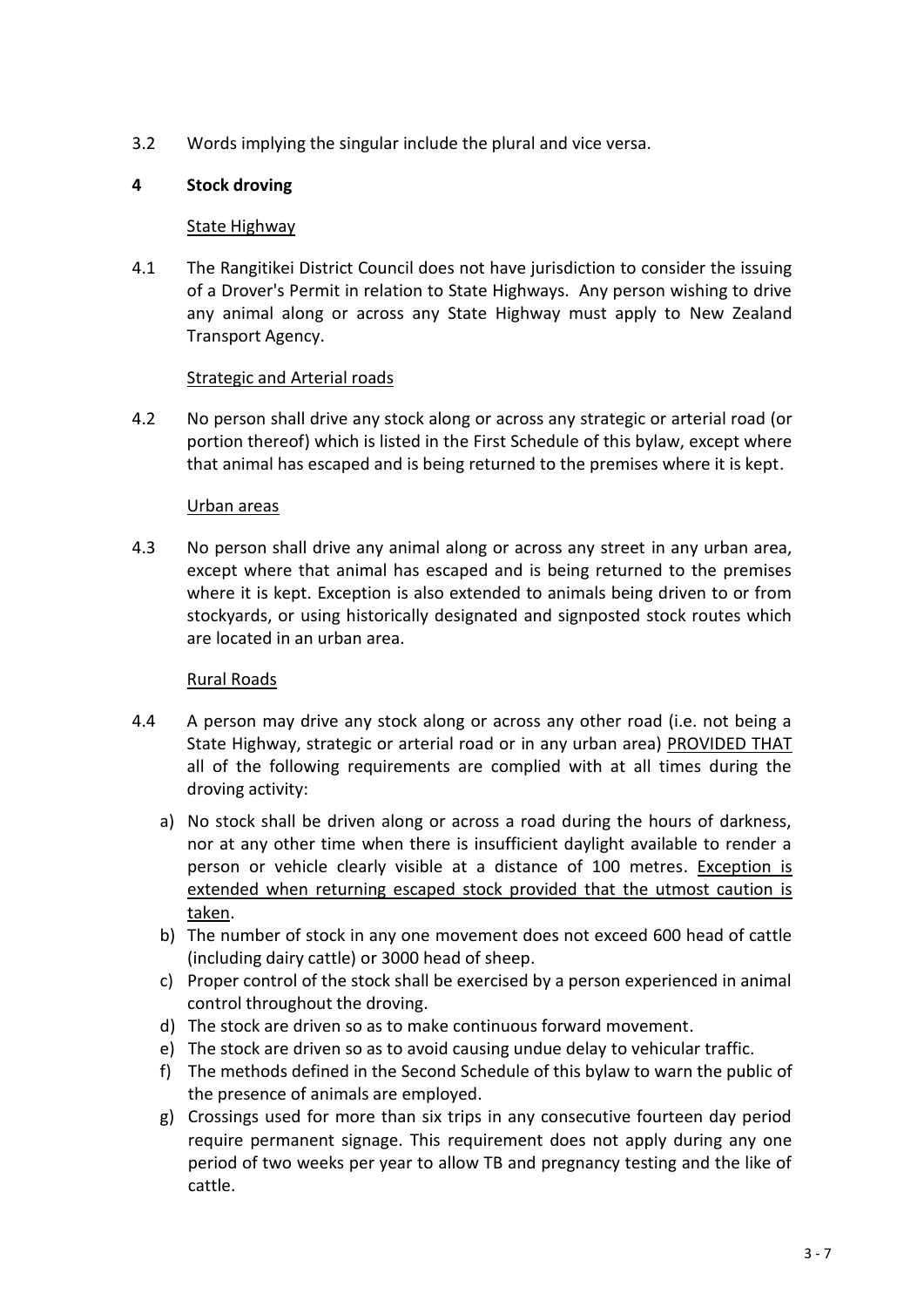- h) All gates to properties along the path of the driven stock are to be closed by the drover prior to driving commencing, in order to prevent any damage to property by wayward stock.
- i) The drover of any stock that is being driven along or across the road reservemust ensure that all reasonable steps are taken to clean the road reserve of any faecal matter as soon as practicable, to the satisfaction of any enforcement officer, to reduce nuisance, road safety issues or degradation of any part of the road reserve. Reasonable steps include:
	- i. Adequate removal of faecal waste with a broom and/or shovel.
	- ii. Placement of a removable protective cover across the road, which shall be removed immediately when stock have completed their crossing. , such cover to be in accordance with The Road Controlling Authorities Forum guidelines.<sup>1</sup>
	- iii. Installation of an underpass<sup>2</sup>.

### **5 Grazing of stock on road reserves**

**.** 

- 5.1 A person may allow stock to graze the grass shoulder of road reserves, using temporary fencing, PROVIDED THAT all of the following requirements are complied with at all times:
	- No person shall allow stock to graze the grass shoulder during the hours of darkness.
	- No person shall erect, or allow to remain, any permanent fencing on any part of the road reserve<sup>3</sup>.
	- All fencing materials must be designed to be clearly visible to road users and to cause minimum risk of harm if contacted by a vehicle.
		- NOTE: Metal waratahs, barbed wire and/or timber posts SHALL NOT be used at any time.<sup>4</sup>
	- No temporary fence shall be sited so that it is less than 1.5 metres from the carriageway, edge markers, culverts, road signs or utility services.
	- Stock may be tethered on the grass shoulder, provided the tether is of adequate strength and the length of that tether is such that the stock cannot cross the side drainage channel or enter onto the carriageway.
	- Any person grazing stock on the grass shoulder shall ensure that the stock is properly contained within the temporary fencing enclosure or tethered securely, so as to prevent the escape of any stock.

<sup>1</sup> Road Controlling Authorities Forum (NZ) Inc., *Best Practice Guidelines for Stock Crossings 2010* and any later revisions. Funding may be available through the New Zealand Transport Agency for the acquisition of a protective mat.

<sup>&</sup>lt;sup>2</sup> Please refer to Council's Stock Underpass Policy for information regarding the process for Council contribution to installation costs for underpasses.

<sup>&</sup>lt;sup>3</sup> Under certain circumstances, Council may issue a permit to occupy a road reserve under its Procedure for Permissible Encroachment on Council Road Reserves

<sup>4</sup> Acceptable fencing materials include polywire, polytape or a similar product and pigtail standards.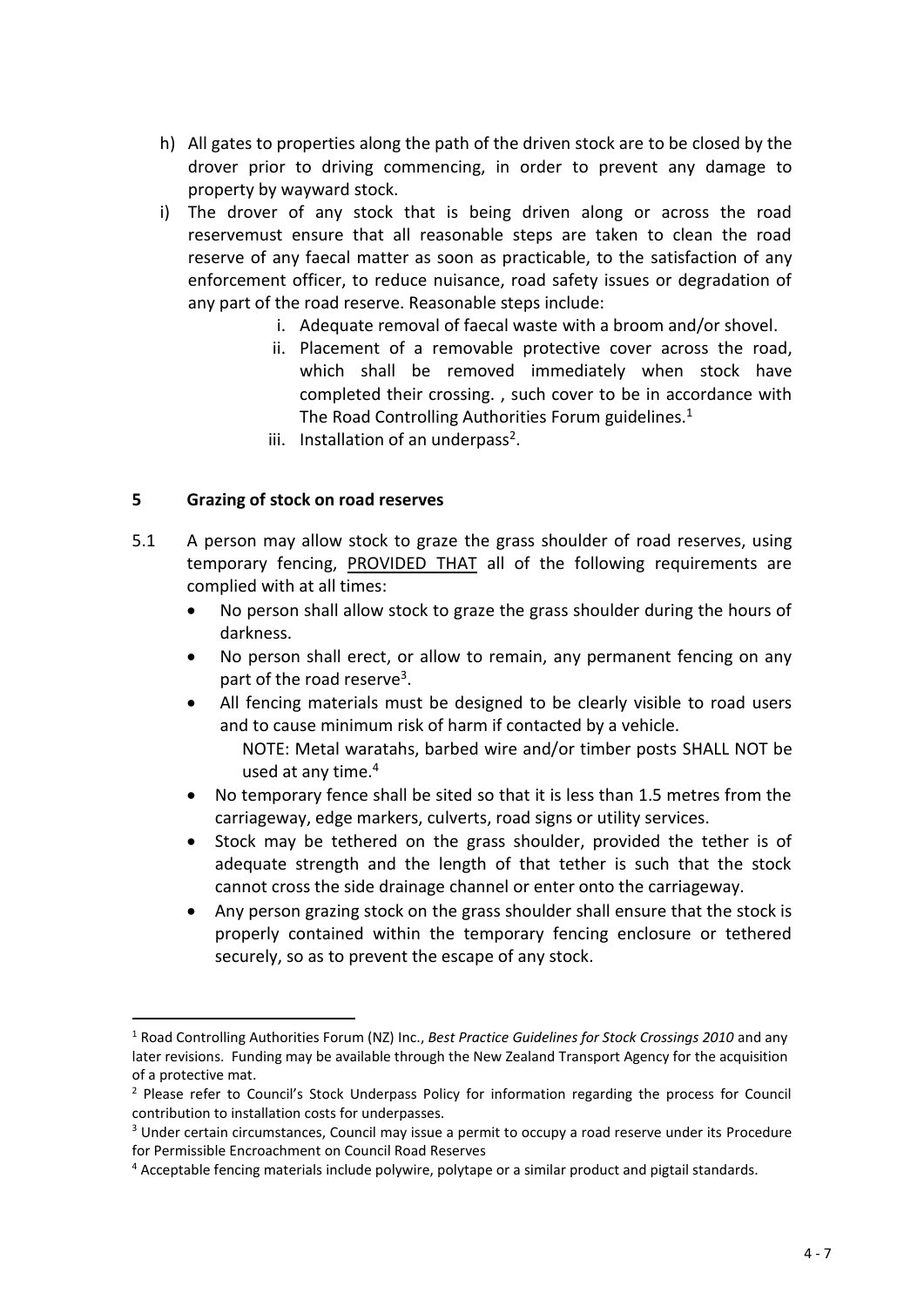- The owner of any stock that is being grazed on the grass shoulder, must ensure that all reasonable steps are taken to remove any faecal matter as soon as practicable, to the satisfaction of any enforcement officer, to reduce nuisance, road safety issues or degradation of the road reserve, including the grass shoulder.
- No person shall graze any portion of the road reserve which is not directly adjacent to his or her property without the written permission of either the owner of the property adjacent to the road reserve which is proposed for grazing or an authorised owner of the Council (who will have regard for the adjoining owner's use and preferences for the area).

# **6 Breach of bylaw**

6.1 A breach of the bylaw is deemed to have occurred where any person fails to comply with the rules and provisions contained in this bylaw.

### **7 Penalties for breach of the bylaw**

- 7.1 Where a breach of the bylaw has occurred, an authorised officer shall request that the breach be corrected immediately. Where a verbal request is given, a written confirmation of that request will also be given at the earliest opportunity.
- 7.2 If, in the opinion of the Council, the breach of the bylaw poses or is likely to pose a significant risk to public health or safety, or has caused, is causing, or is likely to cause significant damage to public property, then the Council may seek to prosecute the person responsible for breaching the bylaw.
- 7.3 The maximum penalty for breaching a bylaw is \$20,000, pursuant to section 242 (4) of the Local Government Act 2002.

#### **8 Fees and Cost Recovery**

8.1 If the Council is required to carry out any remedial work to the road, footpaths, fences, drains or road reserve due to the use of that road for the purpose of either stock droving or stock grazing, the Council may recover any such costs incurred by it as a debt due from the drover to the Council.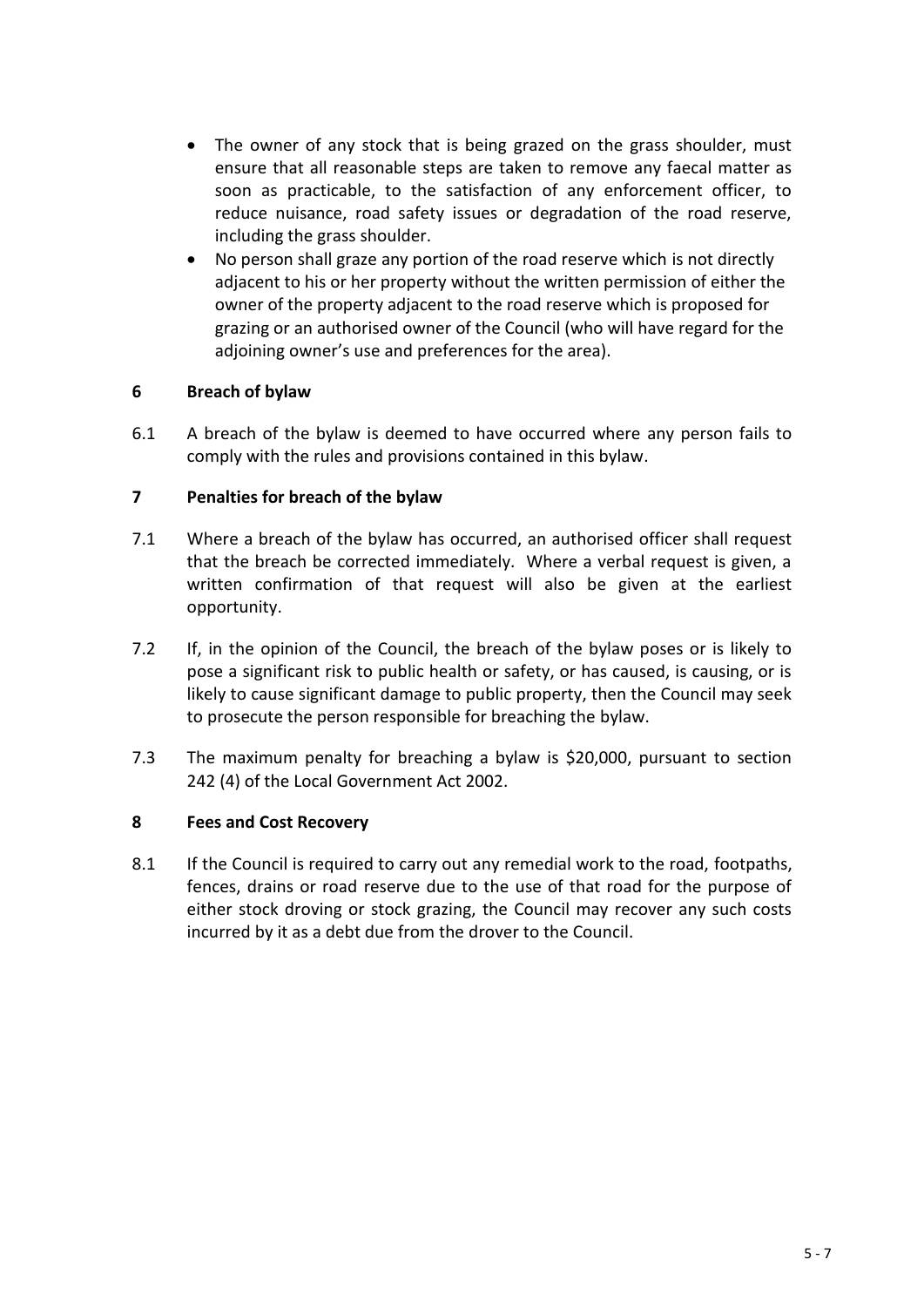# **FIRST SCHEDULE**

# **List of Strategic and Arterial Roads**

For the purpose of this bylaw, a permit is required under all circumstances to drove stock along or across the roads listed in this schedule.

| Road Name              | <b>Start Name</b>      | <b>End Name</b>           |
|------------------------|------------------------|---------------------------|
| Kakariki Road          | SH <sub>1</sub>        | Bridge - Rangitikei River |
| (Strategic Road)       |                        |                           |
| <b>Wellington Road</b> | Restricted speed limit | SH <sub>1</sub>           |
| (Arterial Road)        |                        |                           |
| Calico Line            | Restricted speed limit | SH <sub>1</sub>           |
| (Arterial Road)        |                        |                           |
| Wanganui Road          | Restricted speed limit | SH <sub>3</sub>           |
| (Arterial Road)        |                        |                           |
| Makirikiri Road        | SH <sub>1</sub>        | Pukepapa Road             |
| (Arterial Road)        |                        |                           |
| Pukepapa Road          | Restricted speed limit | SH <sub>3</sub>           |
| (Arterial Road)        |                        |                           |